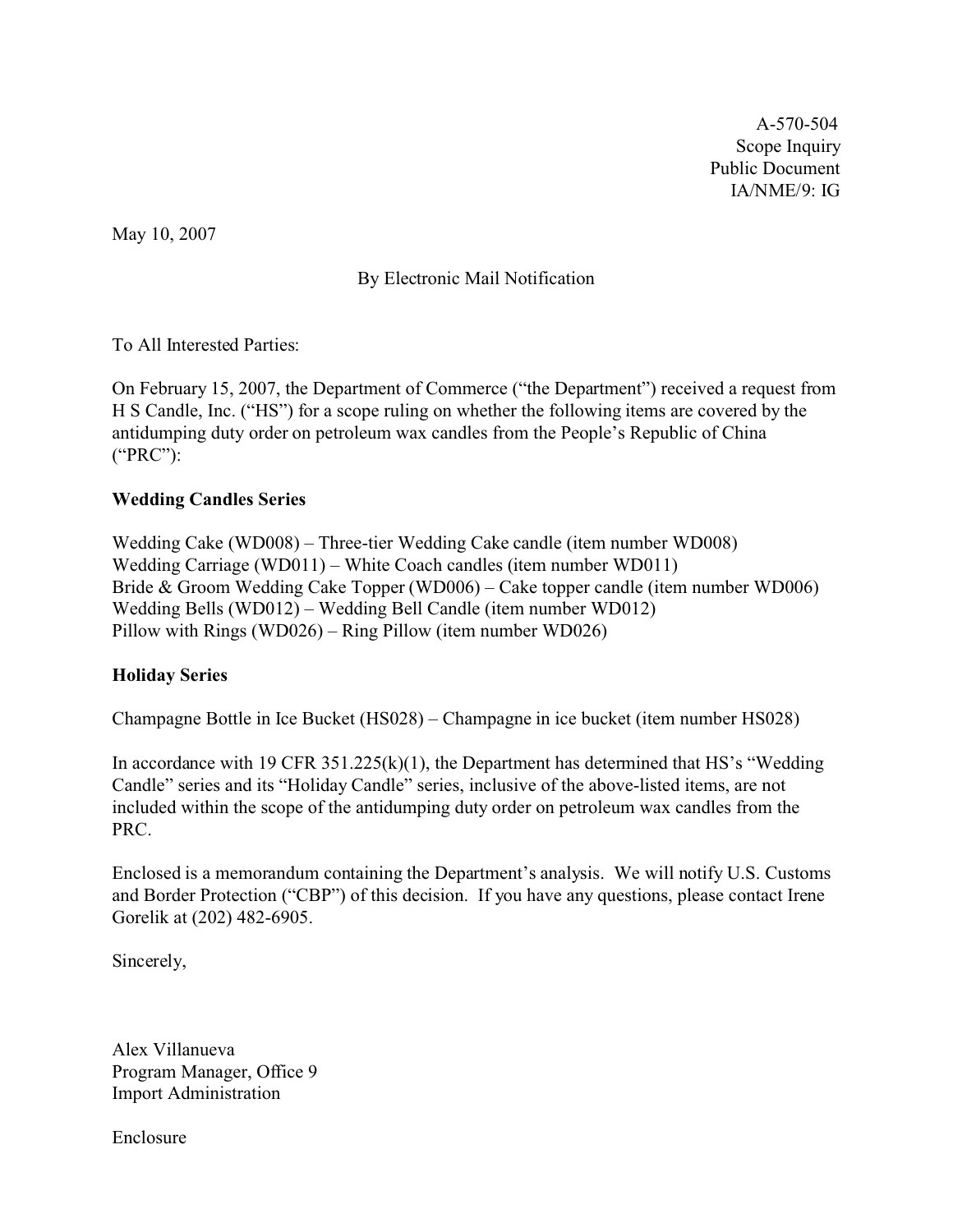A-570-504 Scope Inquiry Public Document IA/AD/CVD/9: IG

| <b>MEMORANDUM FOR:</b> | Stephen J. Claeys<br><b>Deputy Assistant Secretary</b><br>for Import Administration                                                                |
|------------------------|----------------------------------------------------------------------------------------------------------------------------------------------------|
| FROM:                  | James C. Doyle<br>Director, Office 9<br><b>Import Administration</b>                                                                               |
| <b>SUBJECT:</b>        | Final Scope Ruling: Antidumping Duty Order on Petroleum Wax<br>Candles From the People's Republic of China (A-570-504):<br>H S Candle, Inc. ("HS") |

#### **Summary**

On February 15, 2007, the Department of Commerce ("the Department") received a request from HS for a scope ruling to determine whether five candles from its "Wedding Candle" series and one candle from its "Holiday" series are covered by the antidumping duty order on petroleum wax candles from the People's Republic of China ("PRC"): Wedding Cake (item WD008); Wedding Carriage (item WD011); Bride & Groom Wedding Cake Topper (item WD006); Wedding Bells (item WD012); Champagne Bottle in Ice Bucket (item HS028); Pillow with Rings (item WD026). See Antidumping Duty Order: Petroleum Wax Candles from the People's Republic of China, 51 FR 30686 (August 28, 1986) ("Order"). In accordance with 19 CFR 351.225(k)(1), the Department finds that HS's "Wedding Candle" series and "Holiday Candle" series fall outside the scope of the Order.<sup>1</sup>

#### **Background**

On February 15, 2007, the Department received a letter from HS requesting a scope ruling on five candles from its "Wedding Candle" series and one candles from its "Holiday Candle" series. The National Candle Association ("NCA") did not submit comments on HS's scope request.

 $<sup>1</sup>$  The Department has developed an internet website that allows interested parties to access prior scope</sup> determinations regarding the Order. This website lists all scope determinations from 1991 to the present. It can be accessed at [http://ia.ita.doc.gov/download/candles-prc-scope/index,](http://ia.ita.doc.gov/download/candles-prc-scope/,) and will be updated periodically to include newly issued scope determinations.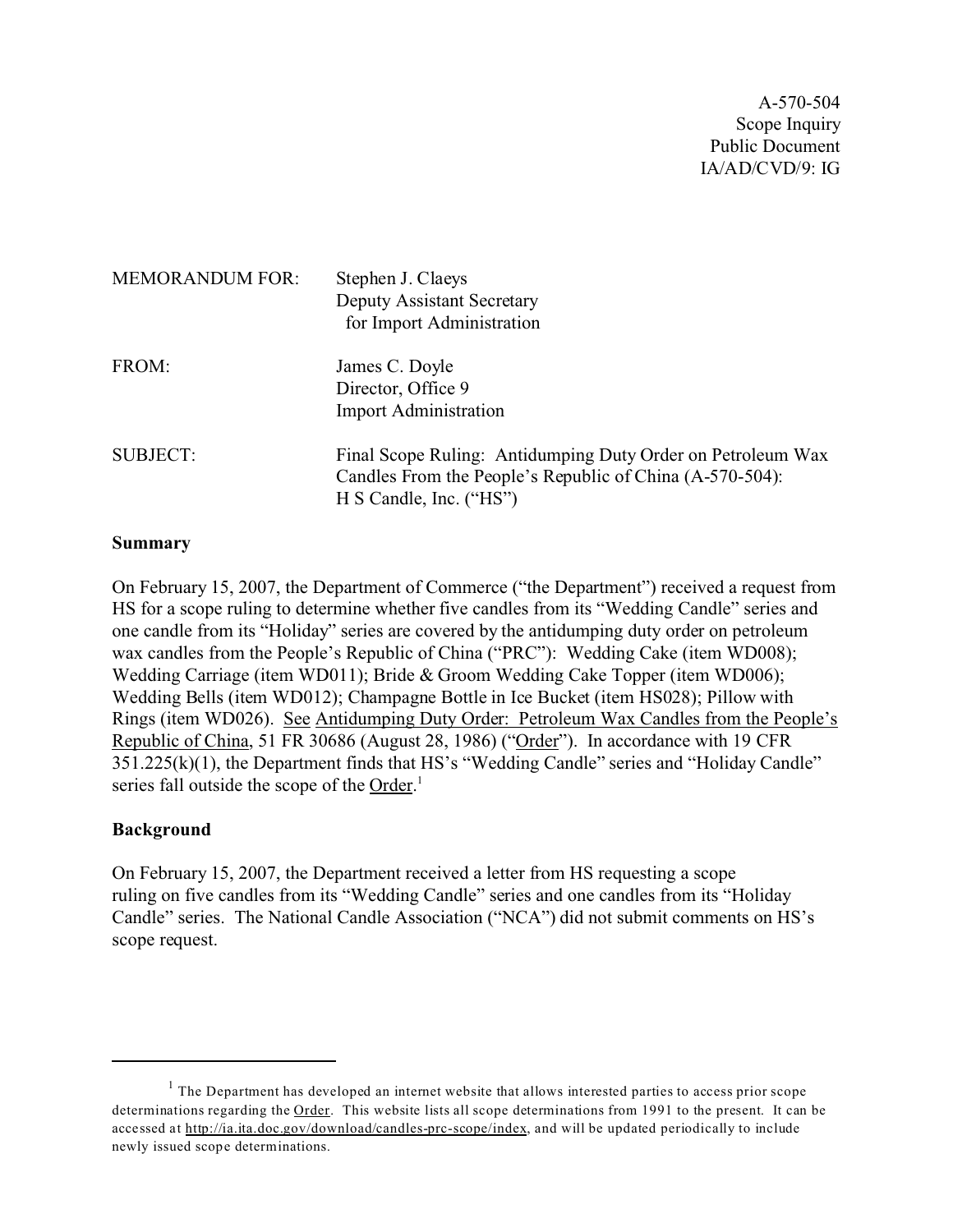# **HS's Scope Request**

HS provided samples of all six candles for which it is requesting a scope ruling for the Department's review. HS explains that the candles are made from petroleum wax and feature a single top wick. HS states that each of the candles is a three-dimensional, fully figural candle molded in an identifiable and easily recognizable shape sold predominantly as "favors" for weddings and bridal showers. HS also states that all the wedding candles are colored "wedding white" while the "Holiday" series candle, which consists of an ice bucket with a bottle of champagne, is multi-colored. HS notes that all of its candles range in size from 2.5 inches to 4 inches in height, with the widest candle measures nearly four inches in diameter. HS states that all of its candles are classified under the HTSUS Number 3406.00.0000.

As discussed more fully below, HS argues that each of its candles is an identifiable object and therefore, should not be included in the scope of the Order.

## A. Wedding Cake (WD008):

HS argues that its Wedding Cake candle should not be included within the scope of the Order because the candle is shaped in the form of an identifiable object: a recognizable three-tiered wedding cake with elaborate decorations, such as "icing" and "draping," that can be identified as a traditional white wedding cake from multiple angles. HS also argues that the Department has recently ruled that candles in the shape of wedding cakes are outside the scope of the Order.<sup>2</sup> HS provided photos of its wedding cake as compared to the wedding cake that the Department excluded from the Order. HS argues that the concentric shapes, graduated in size and stacked on top of one another clearly resemble wedding cake candles already excluded by the Department.

# B. Wedding Carriage (WD011):

HS argues that its Wedding Carriage candle should not be included within the scope of the Order because the candle is shaped in the form of an identifiable object: an intricately designed carriage with wheels. HS argues that the vehicular design of the wedding carriage candle is apparent from the coach compartment set atop four rimmed wheels, that is identifiable from multiple angles. HS states that the carriage's features include front, side and back panels and a roof, ornately decorated to resemble carved wood. Additionally, HS notes that the wheels are designed to resemble hubs and spokes of traditional carriage wheels.

HS compares the intricate "carving" and detail of its wedding carriage, which include panels and a roof, to the Department's finding that "Chalets" or "Cottages," are outside the Order. Specifically, HS asserts that its candles, like the "Chalets" and "Cottages," contain detailed design within a single mold. $3$ 

<sup>&</sup>lt;sup>2</sup> See Final Scope Ruling: Antidumping Duty Order on Petroleum Wax Candles From the People's Republic of China (A-570-504): Lamrite West Inc. dba Darice Inc., dated February 2, 2007 ("Darice Ruling").

<sup>&</sup>lt;sup>3</sup> See Final Scope Ruling: Antidumping Duty Order on Petroleum Wax Candles From the People's Republic of China (A-570-504); Avon Products Inc., dated September 26, 2005.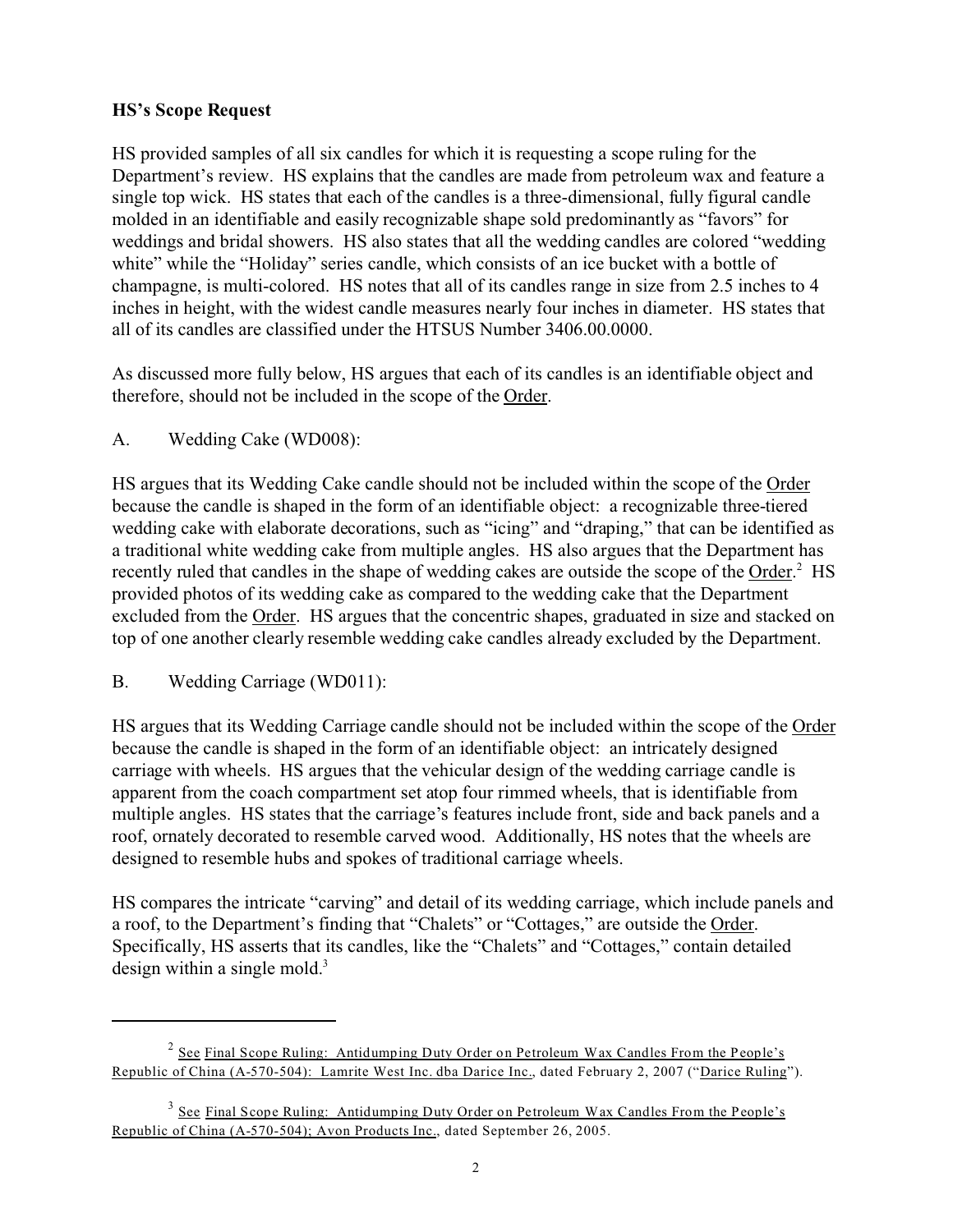C. Bride & Groom Wedding Cake Topper (WD006):

HS argues that its Bride and Groom Wedding Cake Topper candle should not be included within the scope of the Order because the candle is shaped in the form of an identifiable object: a single layered cake with a bride and groom with distinguishable facial features on top. HS argues that this candle is also a wedding cake, albeit with one layer, featuring a bride and groom set atop the candle that is identifiable from multiple angles. HS notes that the single cake layer features the same intricate decor and "icing" as the three-tiered cake. The "bride" features a long, white gown with a veil, holding a bouquet of flowers, while the "groom" is wearing a tuxedo and bow tie. HS compares this candle to the previously excluded "Cherub" candle, which also featured a figure with discernible facial features holding flowers.<sup>4</sup>

D. Wedding Bells (WD012):

HS argues that its Wedding Bells candle should not be included within the scope of the Order because the candle is shaped in the form of an identifiable object: two white bells tied together with a bow. HS notes that the wedding bells also feature intricate detailing such as flowers, a beaded design, and the clappers, which can be viewed from the bottom and the sides. HS claims that, similar to its other wedding candles, the Wedding Bells are also identifiable as bells featuring intricate designs that are identifiable from multiple sides.

E. Pillow with rings (WD026):

HS argues that its Pillow with rings candle should not be included within the scope of the Order because the candle is shaped in the form of an identifiable object: a white pillow holding two wedding rings. HS argues that the Pillow with rings is recognizable as a pillow by the details of the textile "fibers," "embroidery," and "rosettes" that adorn it. Additionally, HS states that the "seams," "ribbons," and the wedding rings sitting atop the pillow are all indicative of an identifiable object: the pillow used to carry the rings in the wedding ceremony.

F. Champagne Bottle in Ice Bucket (HS028):

HS argues that its Champagne Bottle in Ice Bucket candle should not be included within the scope of the Order because the candle is shaped in the form of an identifiable object: a green bottle of champagne inside a bucket of ice. HS contends that the candle is an accurate representation of a bucket of ice containing a green champagne bottle, that is obvious from every angle. HS notes that the green color and "foiled" and crinkled seal of the bottle are indicative of a bottle of champagne as is the bucket featuring a rimmed edge, a distinct handle and clearly defined ice cubes.

<sup>&</sup>lt;sup>4</sup>See Final Scope Ruling; Antidumping Duty Order on Petroleum Wax Candles from the People's Republic of China (A-570-504); New Spectrum Gift Gallery, Inc., dated May 10, 2005 ("New Spectrum Gift Gallery") (where the Department found that a candle in the form of a "Cherub" was identifiable from all angles and, therefore, was not included within the Order).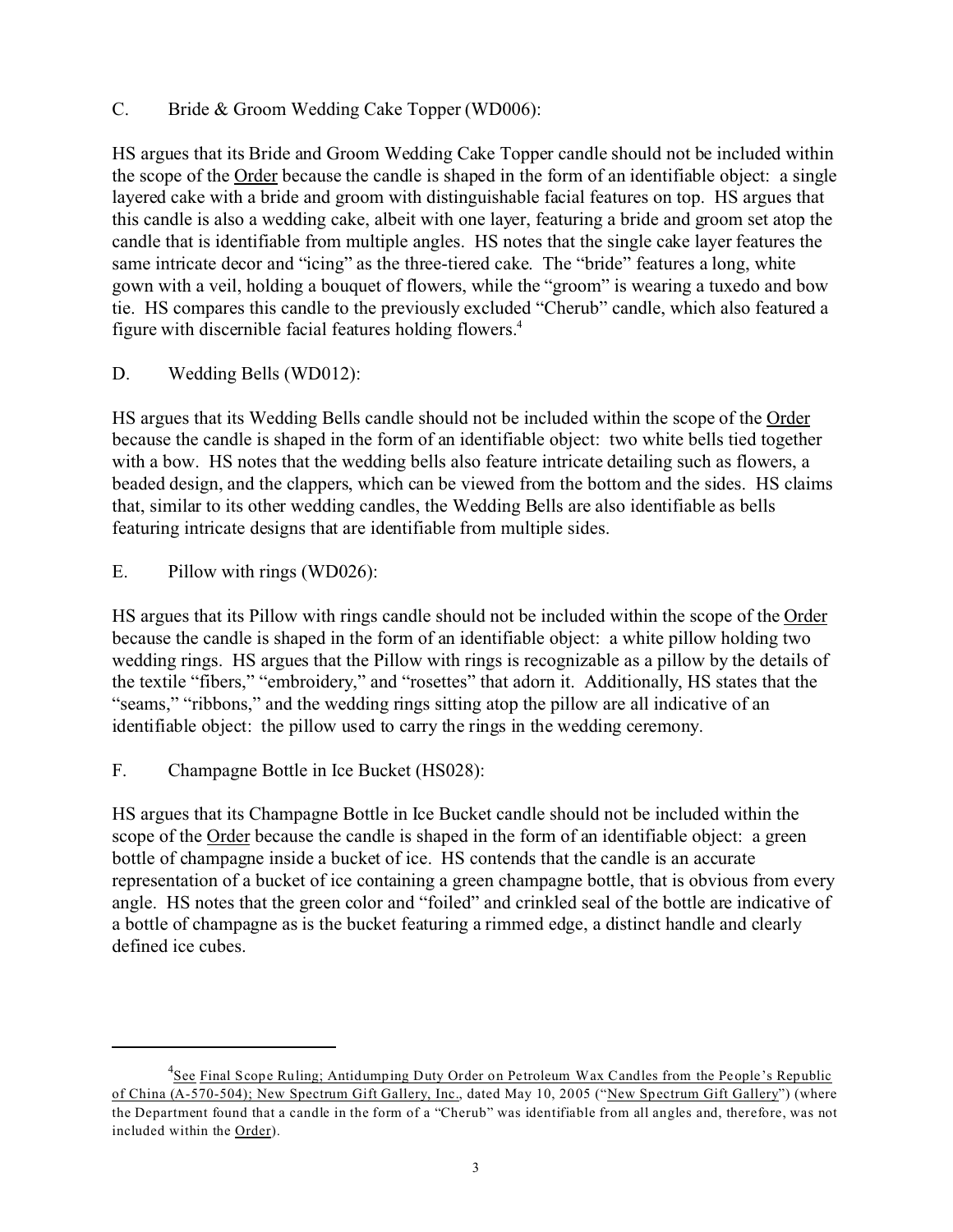# **Legal Framework**

The regulations governing the Department's antidumping scope determinations are found at 19 CFR 351.225(2006). On matters concerning the scope of an antidumping duty order, the Department first examines the descriptions of the merchandise contained in the petition, the initial investigation, and the determinations of the Secretary (including prior scope determinations) and the U.S. International Trade Commission ("ITC"). This determination may take place with or without a formal inquiry. If the Department determines that these descriptions are dispositive of the matter, the Department will issue a final scope ruling as to whether or not the subject merchandise is covered by the order. See 19 CFR 351.225(k)(1).

Conversely, where the descriptions of the merchandise are not dispositive, the Department will consider the five additional factors set forth at 19 CFR 351.225(k)(2). These criteria are: (1) the physical characteristics of the merchandise; (2) the expectations of the ultimate purchasers; (3) the ultimate use of the product; (4) the channels of trade in which the product is sold; and (5) the manner in which the product is advertised and displayed. The determination as to which analytical framework is most appropriate in any given scope inquiry is made on a case-by-case basis after consideration of all evidence before the Department.

In the instant case, the Department has evaluated HS's request in accordance with 19 CFR  $351.225(k)(1)$  and finds that the descriptions of the products contained in the petition, the initial investigation, and the determinations of the Secretary (including prior scope determinations) and the ITC are dispositive with respect to HS's "Wedding Candle" series and "Holiday Candle" series. Therefore, for these candles, the Department finds it unnecessary to consider the additional factors set forth at 19 CFR 351.225(k)(2).

Documents and parts thereof from the underlying investigation that the Department deemed relevant to this scope ruling were made part of the record of this determination and are referenced herein. Documents that neither the Department nor the parties placed on the record do not constitute part of the administrative record for this scope determination.

In its petition of September 4, 1985, the NCA requested that the investigation cover:

{c}andles {which} are made from petroleum wax and contain fiber or paper-cored wicks. They are sold in the following shapes: tapers, spirals, and straight-sided dinner candles; rounds, columns, pillars; votives; and various wax-filled containers. These candles may be scented or unscented ... and are generally used by retail consumers in the home or yard for decorative or lighting purposes.

See Antidumping Petition (September 4, 1985), at 7.

The Department defined the scope of the investigation in its notice of initiation. This scope language carried forward without change through the preliminary and final determinations of sales at less than fair value and the eventual antidumping duty order:

{c}ertain scented or unscented petroleum wax candles made from petroleum wax and having fiber or paper-cored wicks. They are sold in the following shapes: tapers,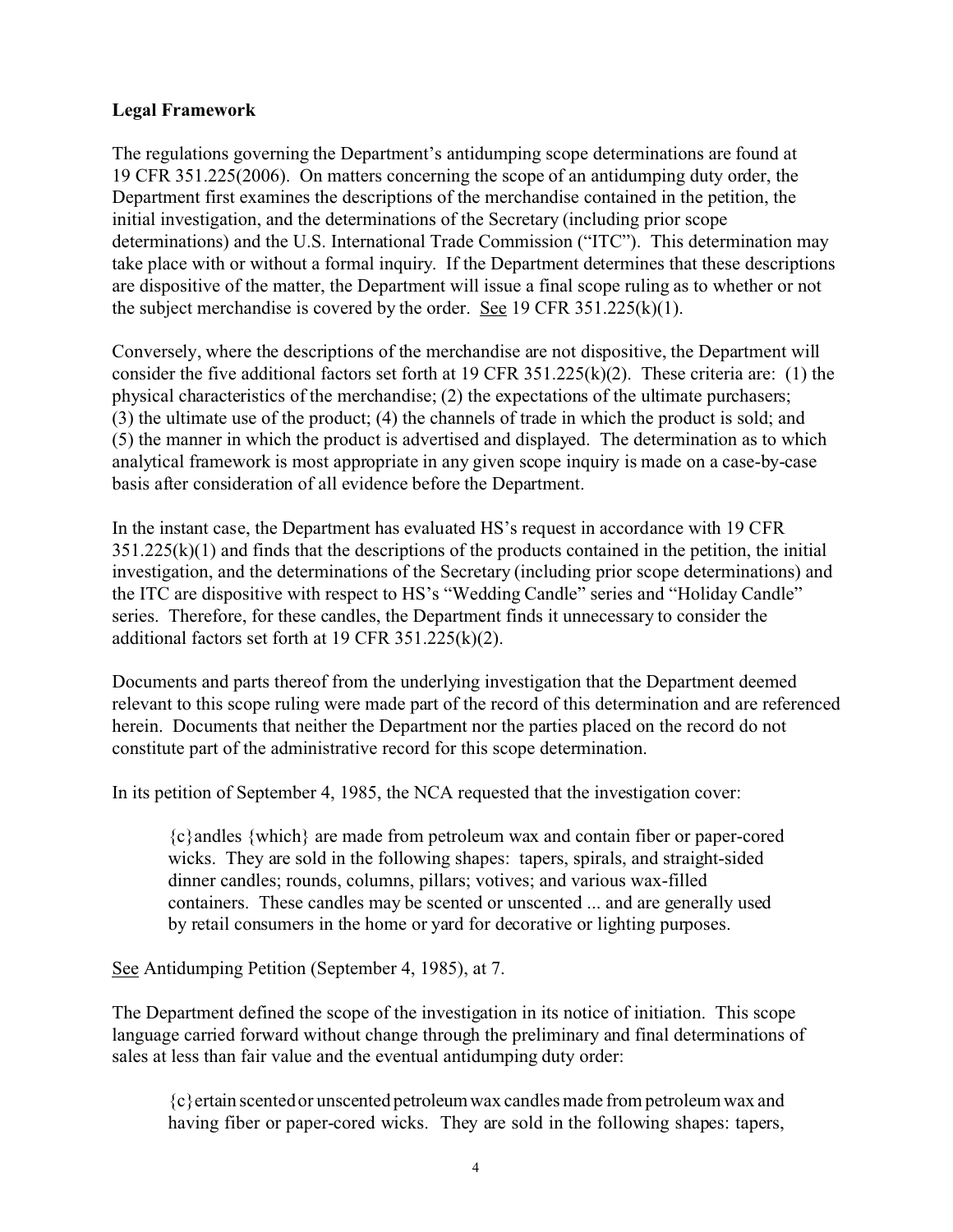spirals, and straight-sided dinner candles; rounds, columns, pillars, votives; and various wax-filled containers.

See Petroleum Wax Candles from the People's Republic of China: Initiation of Antidumping Duty Investigation, 50 FR 39743 (September 30, 1985); Petroleum Wax Candles from the People's Republic of China: Preliminary Determination of Sales at Less Than Fair Value, 51 FR 6016 (February 19, 1986); Petroleum Wax Candles from the People's Republic of China: Final Determination of Sales at Less Than Fair Value, 51 FR 25085 (July 10, 1986) ("Final Determination"); and Order.

The ITC adopted a similar definition of the "like product" subject to its determinations, noting that the investigations did not include "birthday, birthday numeral and figurine type candles." See Candles from the People's Republic of China: Determination of the Commission in Investigation No. 731-TA-282 (Final), Publication 1888 (August 1986) ("ITC Determination"), at 4, note 5, and A-2.

Also of relevance to the present scope inquiry are the Department's instructions to the U.S. Customs Service (now renamed U.S. Customs and Border Protection ("CBP")) (see Letter from the Director, Office of Compliance, to Burditt, Bowles & Radzius, Ltd., July 13, 1987) ("CBP Notice") issued in connection with a July 1987 scope determination concerning an exception from the Order for novelty candles, which states:

The Department of Commerce has determined that certain novelty candles, such as Christmas novelty candles, are not within the scope of the antidumping duty order on petroleum-wax candles from the People's Republic of China (PRC). Christmas novelty candles are candles specially designed for use only in connection with the Christmas holiday season. This use is clearly indicated by Christmas scenes and symbols depicted in the candle design. Other novelty candles not within the scope of the order include candles having scenes or symbols of other occasions (e.g., religious holidays or special events) depicted in their designs, figurine candles, and candles shaped in the form of identifiable objects (e.g., animals or numerals).

See CBP Notice (emphasis added).

In November 2001, the Department changed its practice on the issue of candle shapes. See Final Scope Ruling – Antidumping Duty Order on Petroleum Wax Candles From the People's Republic of China (A-570-504); J.C. Penney (November 9, 2001) ("J.C. Penney Ruling"). In this ruling, the Department reviewed the text of the scope of the Order, beginning with the text of the first sentence of the scope which covers " $\{c\}$  ertain scented or unscented petroleum wax candles made from petroleum wax and having fiber or paper-cored wicks." See Order. The text following this broad inclusive sentence provides a list of shapes; this list is not modified by any express words of exclusivity. The result of our prior practice of not including within the scope of the Order candles of a shape other than those specifically listed in the Order was inconsistent with the fact that the candles were "scented or unscented petroleum wax candles made from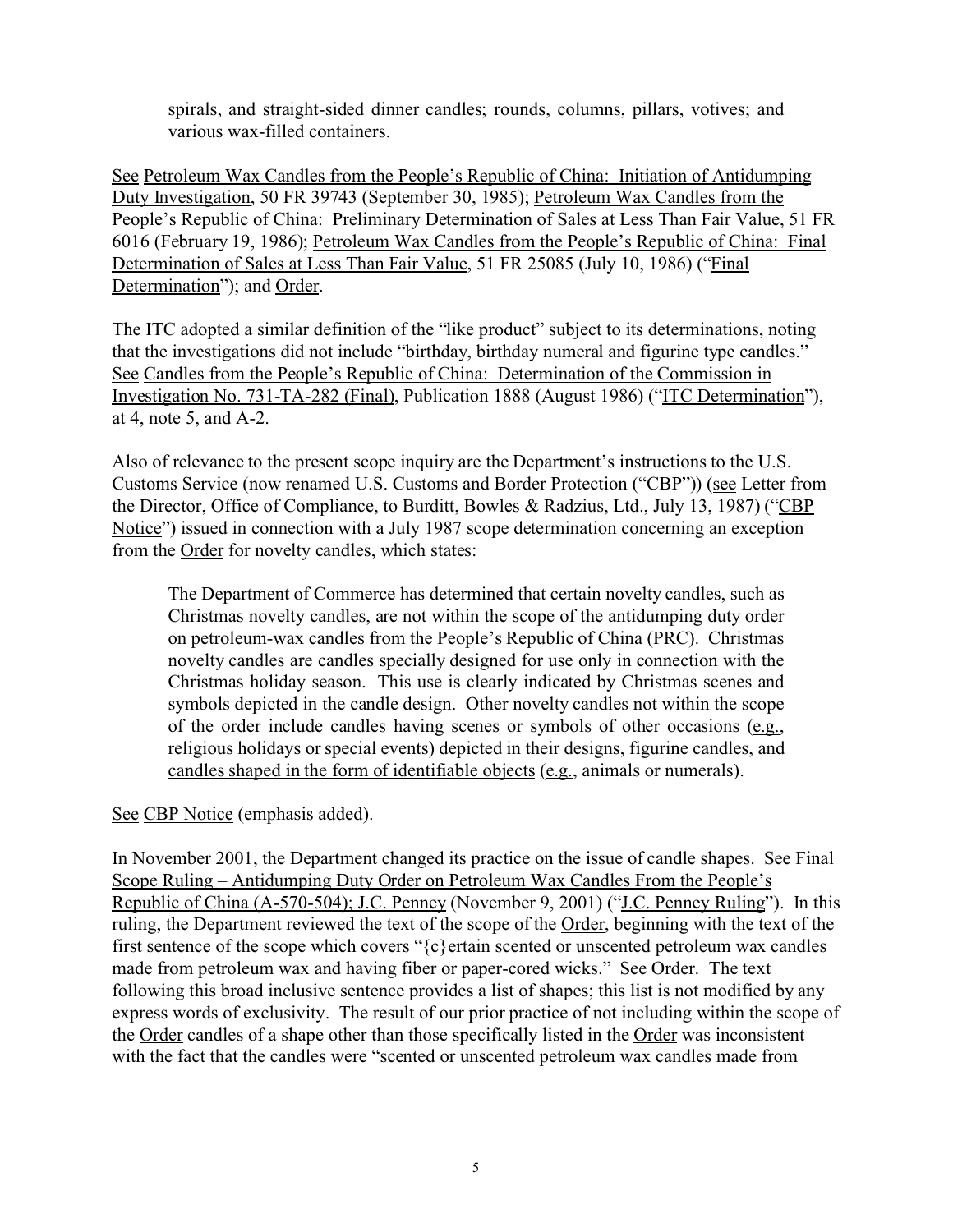petroleum wax and having fiber or paper-cored wicks."<sup>5</sup> In the J.C. Penney Ruling, the Department determined to revise this practice because it had the effect of narrowing the broad coverage of the first sentence of the Order's scope. The list of shapes in the second sentence of the Order's scope does not provide a textual basis for such a narrowing of the coverage of the first sentence of the Order's scope. Accordingly, to give full effect to the first sentence of the inclusive language of the scope, the Department now will normally evaluate whether candles of a shape not listed by the inclusive language of the Order's scope are scented or unscented petroleum wax candles made from petroleum wax and having fiber or paper-cored wicks.

This approach of evaluating such candles in light of the entire text of the Order's scope is in keeping with the opinion of the Court of International Trade ("CIT"), noting that a better approach in scope rulings is to avoid subjective issues of intent and, instead, look to the petition's language to determine whether the class or kind of merchandise at issue was expressly included. Duferco Steel, Inc. v. United States, 146 F. Supp. 2d 913 (May 29, 2001) ("Duferco Steel"). Such an approach is a departure from past CIT precedent that required the Department to give ample deference to the petitioner's intent when examining a petition's description of the subject merchandise. See, e.g., Torrington Co. v. United States, 995 F. Supp. 117, 121 (CIT) 1998).

Although the specific scope decision in Duferco Steel has been overturned by the United States Court of Appeals of the Federal Circuit ("CAFC") in Duferco Steel, Inc. v. United States, 296 F.3d 1087 (Fed. Cir. 2002) ("Duferco Steel II"), we do not believe that the CAFC's decision undermines the Department's decision in the J.C. Penney Ruling. The plain language of the Order clearly states "{c}ertain scented or unscented petroleum wax candles made from petroleum wax and having fiber or paper-cored wicks . . . sold in the following shapes: tapers, spirals, and straight-sided dinner candles; rounds, columns, pillars, votives; and various wax-filled containers" are included within the scope of the Order. Thus, the Order offers a descriptive list of the shapes of candles included within the Order, but, as the courts have recognized, there is no requirement that every single product covered must be identified in the scope. More specifically, the CAFC has stated that "the petitions that led to the issuance of the order did not need to specifically identify the {product} in order to cover {it}; our precedent, to say nothing of the regulations, makes clear that neither a petition nor an antidumping or countervailing duty order requires that level of specificity."<sup>6</sup> The CAFC further stated "{a}s a matter of law, a petition need not list the entire universe of products . . . in order {for the petition} to cover those products."<sup>7</sup> Thus, as applied to this Order, there is no requirement, nor is it possible, for all the

<sup>&</sup>lt;sup>5</sup> See, e.g., Final Scope Ruling - Antidumping Duty Order on Petroleum Wax Candles From the People's Republic of China (A-570-504); Endar Corp. (January 11, 2000) ("Endar") (the Department found a "dragonfly" candle, in the shape of a rough-hewn stone with a dragonfly carved on top, to not be within scope because it is of a shape not listed by the scope), and Final Scope Ruling – Antidumping Duty Order on Petroleum Wax Candles From the People's Republic of China (A-570-504); American Drug Stores, Inc. (March 16, 1998) (the Department found a sphere or ball-shaped candle to not be within scope because it is a shape not listed by the scope).

 $6$  Novosteel SA v. United States, 284 F.3d 1261, 1264 (Fed. Cir. 2002).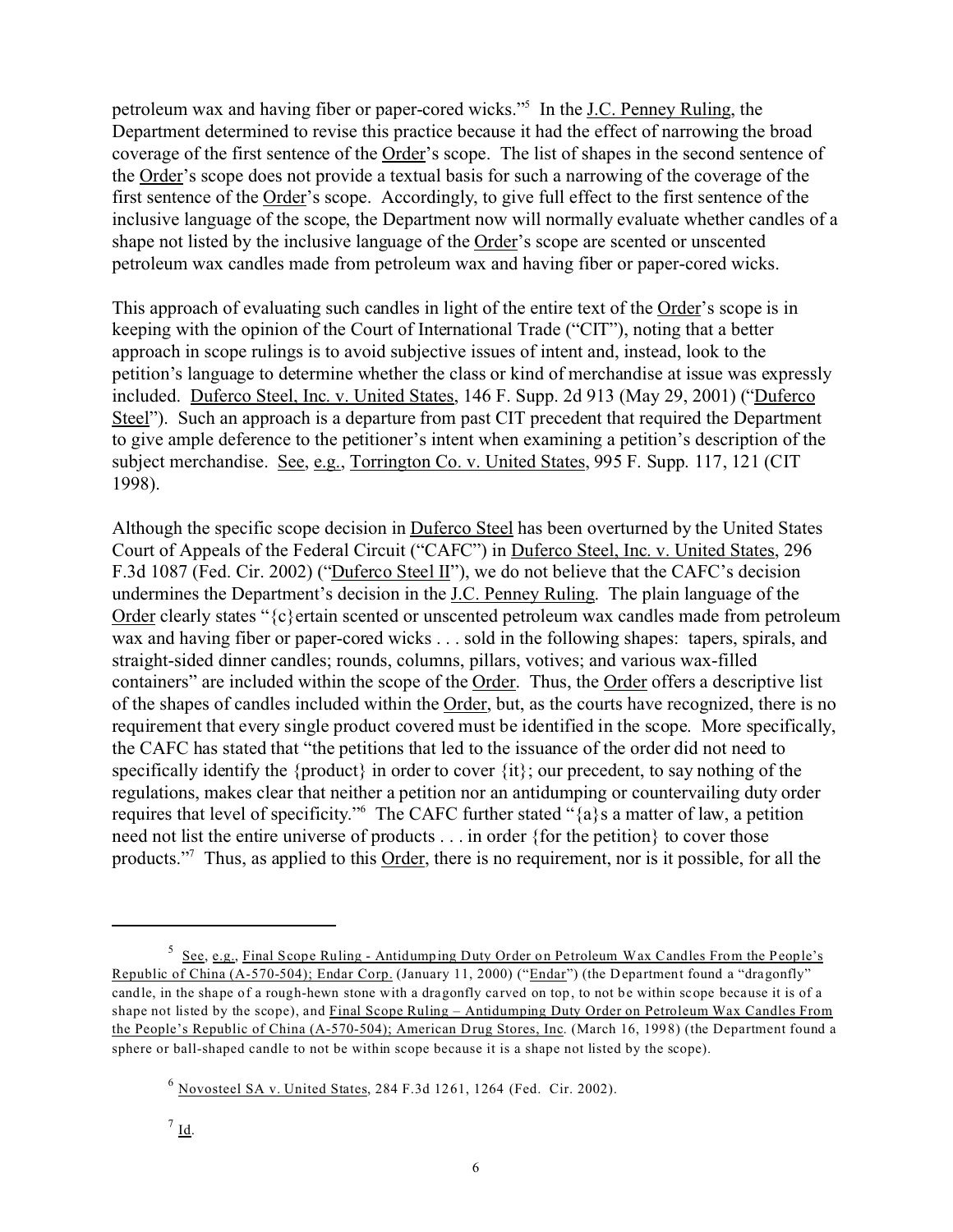shapes of candles to be listed.<sup>8</sup> In fact, if the list were exhaustive, there would have been no need for the Department to determine whether any other candle that was not explicitly listed as a shape in the scope of the Order. However, the Department did render the novelty candle exception that offered a narrowly construed exception, leaving all other petroleum wax candles from the PRC covered by the Order.

If the Department determines that the candle is made from petroleum wax and has a fiber or paper-cored wick, but the candle possesses characteristics set out in the CBP Notice, it will not fall within the scope of the Order. In order for a candle to qualify for the novelty candle exception, the characteristic which is claimed to render it a novelty candle (i.e., the shape of an identifiable object or a holiday-specific design) should be easily recognizable in order for the candle to merit not being included within the scope of the Order. Specifically, among other determining factors, the Department will examine whether the characteristic is identifiable from most angles and whether or not it is minimally decorative, e.g., small and/or singularly placed on the candle. If the identifiable object or holiday-specific design is not identifiable from most angles, or if the design or characteristic is minimally decorative, the Department may determine that the candle is included within the scope of the Order. See J.C. Penney Corp. Ruling; Final Scope Ruling – Antidumping Duty Order on Petroleum Wax Candles From the People's Republic of China (A-570-504); San Francisco Candle Co. (Feb. 12, 2001) ("SFCC"); and Endar. If a candle does not possess the characteristics set out in the July 1987 novelty candle exception, and it is a scented or unscented candle having fiber or paper-cored wick, the Department will determine that the candle is within the scope of the Order.

# **Analysis**

We find that HS's six candles from its "Wedding Candle" series and "Holiday Candle" series are in the shape of identifiable objects from multiple angles, and, therefore, are not included within the Order pursuant to the CBP Notice. See chart below.

Pursuant to the Department's change in practice, as described in J.C. Penney Ruling, if a candle is not in a shape specifically listed in the scope of the Order, it will not automatically be excluded from the scope of the Order. Instead, the Department will normally evaluate whether the candle is a scented or unscented petroleum wax candle made from petroleum wax and having a fiber or paper-cored wick. HS's candles are petroleum wax candles with what appears to be a fiber or paper-cored wick.<sup>9</sup> Therefore, we must evaluate whether the characteristics of these

<sup>&</sup>lt;sup>8</sup> See Petroleum Wax Candles from China, USITC Pub. No. 3226 Investigation No. 731-TA-282 (Review) (August 1999) ("USITC Pub. No. 3226"), at 18 ("Candles come in a wide variety of shapes and sizes. Major U.S. candle manufacturers reportedly will offer 1,000 to 2,000 varieties of candles in their product lines.").

 $9$  On October 6, 2006, the Department published its final determination of circumvention of the antidumping duty order on petroleum wax candles from the PRC. The Department determined that mixed-wax candles composed of petroleum wax and more than 50 percent or more palm and/or other vegetable oil-based waxes ("mixed-wax candles") are later-developed products of petroleum wax candles. In addition, the Department determined that mixed-wax candles containing any amount of petroleum are covered by the scope of the antidumping duty order on petroleum wax candles from the PRC. See Later-Developed Merchandise Anticircumvention Inquiry of the Antidumping Duty Order on Petroleum Wax Candles from the People's Republic of China: Affirmative Final Determination of Circumvention of the Antidumping Duty Order, 71 FR 59075 (October 6, 2006).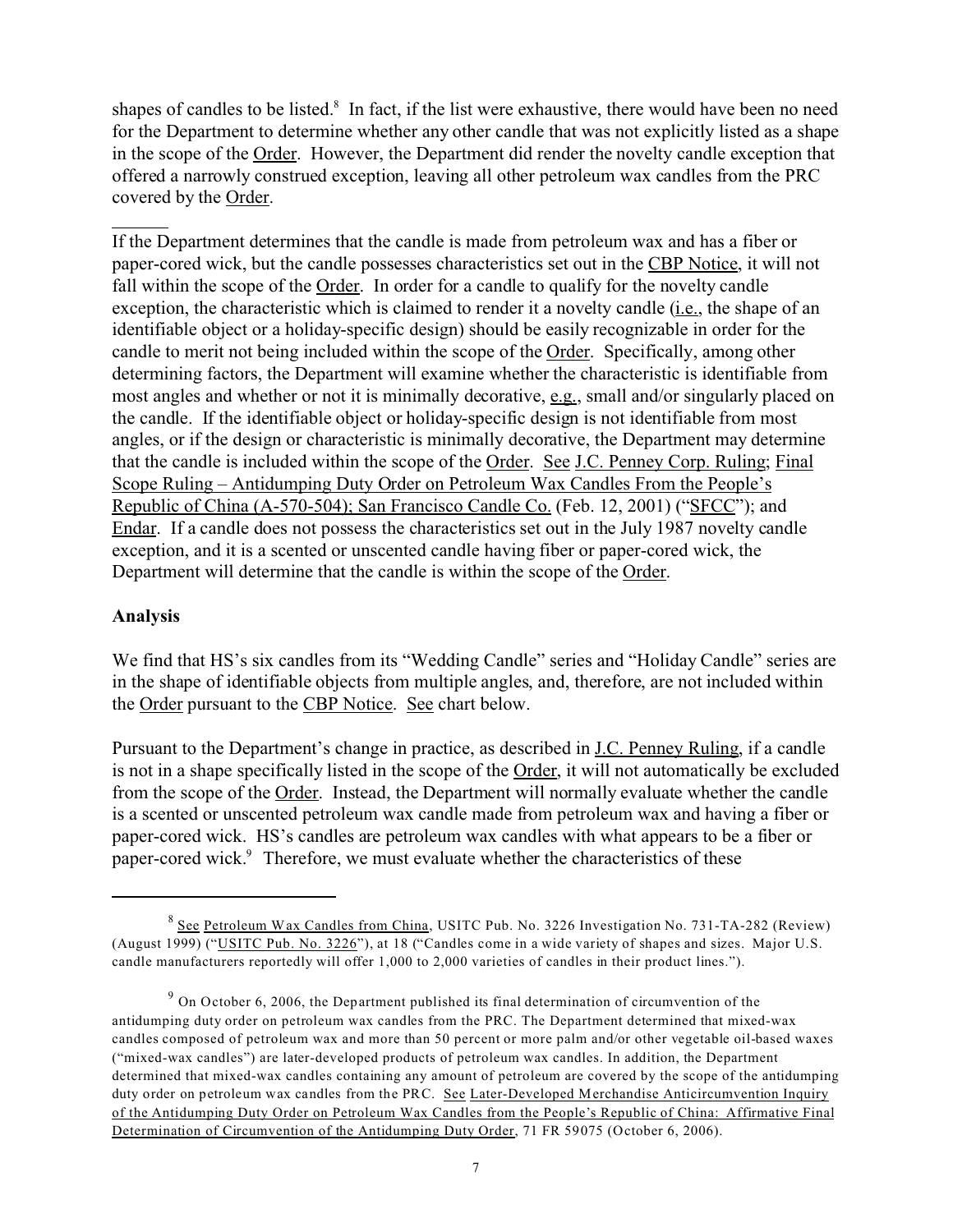candles would exclude them from the scope of the Order pursuant to the novelty candle exception detailed in the Customs Notice and our interpretation set forth in J.C. Penney Ruling. In analyzing HS's six candles, we first examined whether they had a shape that was specifically enumerated in the scope of the Order (i.e., tapers, spirals, straight-sided dinner candles, rounds columns, pillars, or votives). We find that these candles do not have a shape which was specifically enumerated in the scope of the Order. Moreover, each of these shapes in all six candles is identifiable from multiple angles as objects, as per the Department's positions. See chart below. Additionally, the Department has recently excluded candles with similar shapes to two of HS's candles: Wedding Cake and Wedding Carriage.<sup>10</sup> Accordingly, these candles meet the definition of an identifiable object pursuant to the CBP Notice and, therefore, should not be included within the Order. See chart below.

<sup>&</sup>lt;sup>10</sup>See Antidumping Duty Order on Petroleum Wax Candles From the People's Republic of China: Final Scope Ruling, Fashion Craft-Excello, Inc., dated April 12, 2007; see also Darice Ruling.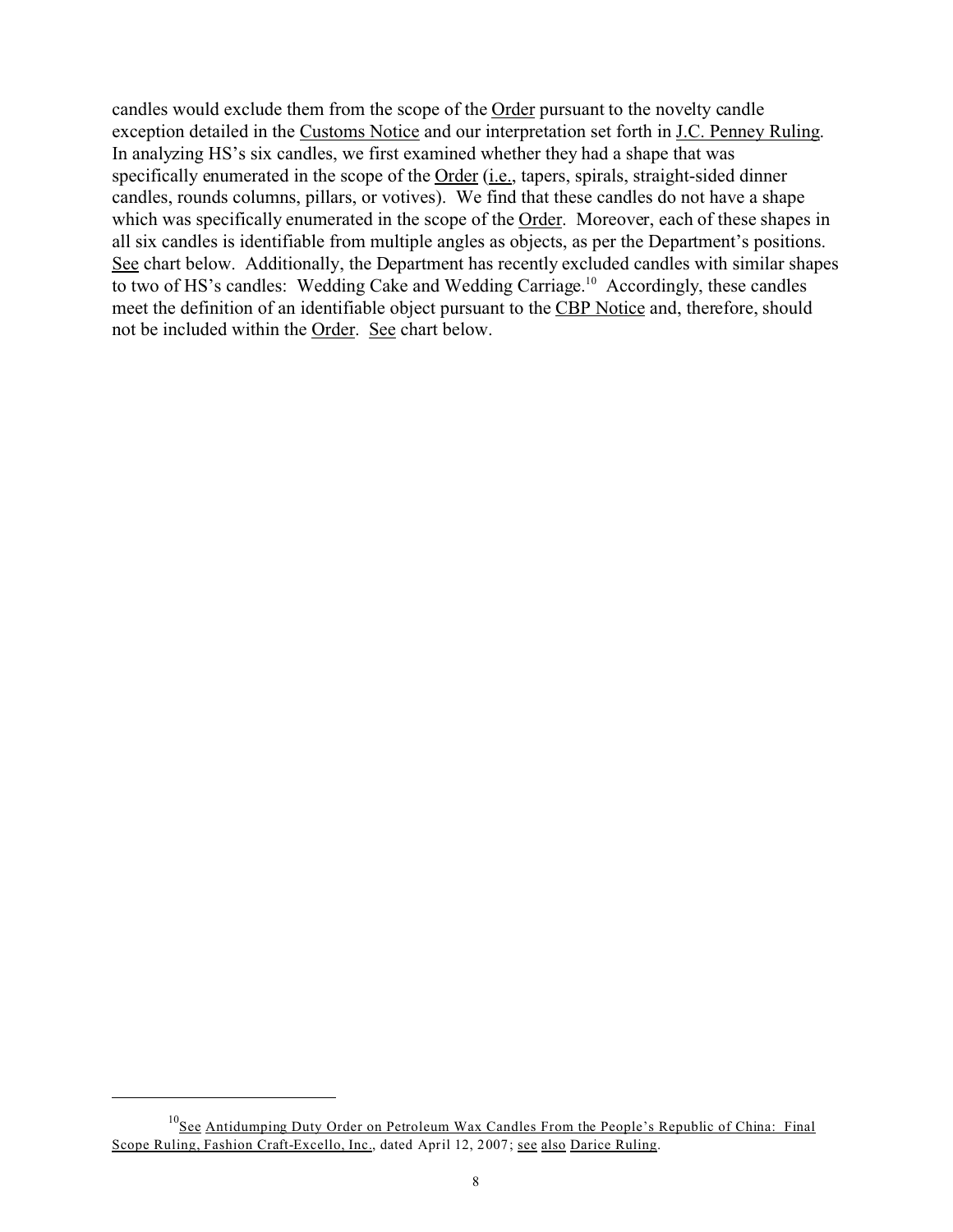| <b>Candle Name</b>                                             | <b>Analysis</b>                                                                                                                                                                                                                                                                                                                                                                                                                                                                                                                                                                                                                       |
|----------------------------------------------------------------|---------------------------------------------------------------------------------------------------------------------------------------------------------------------------------------------------------------------------------------------------------------------------------------------------------------------------------------------------------------------------------------------------------------------------------------------------------------------------------------------------------------------------------------------------------------------------------------------------------------------------------------|
| <b>Wedding Cake</b>                                            | This product consists of three different sized rounds stacked onto each other in concentric tiers in a manner resembling a<br>traditional three-tiered cake. In addition, this candle is decorated with many elaborate frills both on the sides and the base of<br>each of the concentric, three-tiered rounds. Because of this candle's shape - three concentric tiers, elaborate designs and<br>decorations on the sides and base of the rounds - this candle is easily recognizable as a wedding cake from multiple angles.                                                                                                        |
| <b>Bride and Groom</b><br><b>Wedding Cake</b><br><b>Topper</b> | This product consists of one round with two human-like forms standing atop the round. In addition, this candle is decorated with many<br>elaborate frills both on the sides and the base of the round. The two human-like forms appear to represent a bride and groom, apparent<br>from the details of the clothing and accessories, such as a veil and a bouquet of flowers. Because of this candle's shape - an elaborately<br>designed round with decorative "icing", human-like forms atop the candle resembling a bride and groom - this candle is recognizable as a<br>cake with a bride and groom on top from multiple angles. |
| Wedding<br>Carriage                                            | This product consists of a stage coach-shaped candle resembling a traditional coach. In addition, this candle contains four<br>spoked wheels, a protruding section in the front where a driver would sit and is decorated with many elaborate frills both on<br>the sides and top of the coach. Because of this candle's shape - the coach shape, area for a driver to sit, wheels and<br>decorations - this candle is easily recognizable as a coach from multiple angles.                                                                                                                                                           |
| <b>Wedding Bells</b>                                           | This product consists of two connected bells with clappers visible from the bottom and embellished with a bow, rosettes, and a "pearl"<br>around the bottom of the candle. Because of this candle's shape and design - bell-shaped forms with rounded "clappers" underneath both<br>bells - this candle is easily recognizable as two connected bells with clappers from multiple angles.                                                                                                                                                                                                                                             |
| <b>Pillow with Rings</b>                                       | This product consists of a rectangular, pillow-shaped candle with two intertwined rings sitting atop the candle. Additionally, the candle is<br>embellished with a textured design, frilled edging, crinkles, and folds on all sides of the candle. Because of this candle's shape- a<br>rectangular pillow-like form with rings set on top and the textured design - this candle is easily recognizable from multiple angles.                                                                                                                                                                                                        |
| <b>Ice Bucket with</b><br>Champagne                            | This product consists of a circular, bucket-shaped candle with a bottle and ice cubes contained within the bucket. Additionally, the candle<br>features coloring and embellishment that render it recognizable in form and substance. Because of this candle's shape and design - a green<br>bottle of champagne immersed in ice cubes inside a bucket - this candle is easily recognizable from multiple angles.                                                                                                                                                                                                                     |